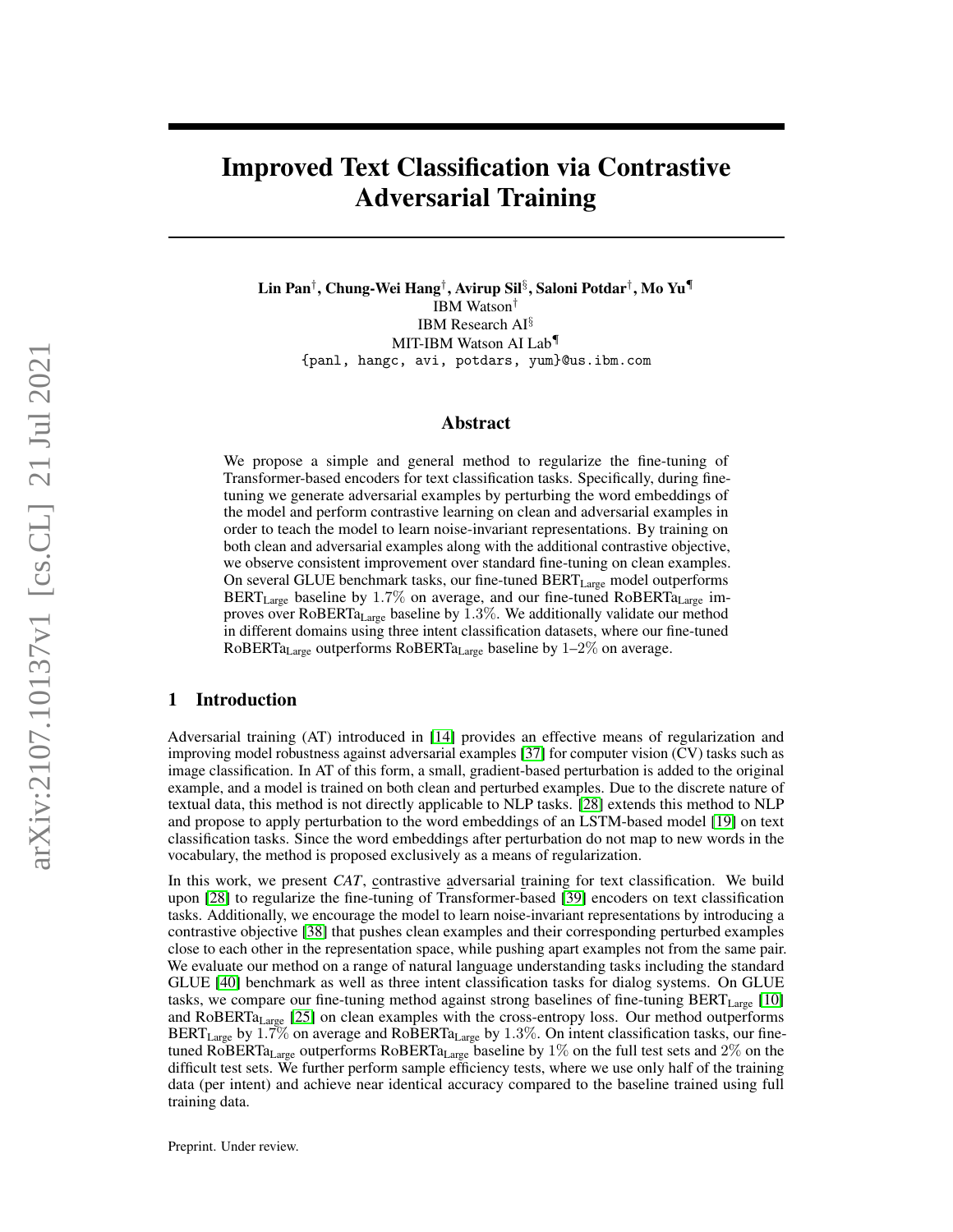# 2 Related Work

## 2.1 Adversarial Training

Adversarial Training (AT) has been explored in many supervised classification tasks that include object detection [\[5,](#page-8-3) [34,](#page-9-2) [45\]](#page-10-4), object segmentation [\[1,](#page-7-0) [45\]](#page-10-4) and image classification [\[14,](#page-8-0) [31,](#page-9-3) [35\]](#page-9-4). AT can be defined as the process in which a system is trained to defend against malicious "attacks" and increase network robustness, by training the system with adversarial examples and optionally with clean examples. Typically these attacks are produced by perturbing the input (clean) examples, which makes the system predict the wrong class label [\[4,](#page-8-4) [46\]](#page-10-5). [\[28\]](#page-9-0) extends the *Fast Gradient Sign Method* (FGSM) proposed in [\[14\]](#page-8-0) to NLP tasks by perturbing word embeddings, and applies the method to both supervised and semi-supervised settings with Virtual Adversarial Training (VAT) [\[29\]](#page-9-5) for the latter. [\[43\]](#page-10-6) applies AT to relation extraction. Recent works [\[21,](#page-9-6) [22,](#page-9-7) [47\]](#page-10-7) propose to apply perturbations to the attention mechanism in Transformer-based encoders. Compared to single-step FGSM, [\[26\]](#page-9-8) demonstrates the superior effectiveness of the multi-step approach to generate perturbed examples with projected gradient descent, which comes at a greater computational cost due to the inner loop that iteratively calculates the perturbations. [\[33\]](#page-9-9) proposes "free" adversarial training. In the inner loop where perturbations are calculated, gradients with respect to model parameters are also calculated and updated. The number of training epochs are also reduced to achieve comparable complexity with natural training. [\[47\]](#page-10-7) adopts the "free" AT algorithm and further add gradient accumulation to achieve a larger effective batch. Similar to [\[28\]](#page-9-0), perturbations are applied to word embeddings of LSTM and BERT-based models. In our work, we use the simpler one-step FGSM to generate perturbed examples and perform contrastive learning with clean examples.

## 2.2 Contrastive Learning

Recent advances in self-supervised contrastive learning, such as MoCo [\[17\]](#page-8-5) and SimCLR [\[6\]](#page-8-6) have bridged the gap in performance between self-supervised learning and fully-supervised methods on the ImageNet [\[9\]](#page-8-7) dataset. Several works have successfully applied this representation learning paradigm to various NLP tasks. A key component in contrastive learning is how to create positive pairs. [\[12\]](#page-8-8) uses back-translation to generate another view of the original English data. [\[44\]](#page-10-8) applies word and span deletion, reordering, and substitution. [\[27\]](#page-9-10) uses sequence cropping and masked sequence from an auxiliary Transformer. [\[15\]](#page-8-9) treats training examples of the same class as positive pairs and performs supervised contrastive learning [\[20\]](#page-9-11). [\[13\]](#page-8-10) uses different dropout masks on the same data to generate positive pairs. As a supervised alternative, they leverage NLI datasets [\[2,](#page-7-1) [42\]](#page-10-9) and treat premises and their corresponding hypotheses as positive pairs and contradictions as hard negatives. In our work, we treat an original example, and its adversarial example as a positive pair, and a contrastive loss is used as an additional regularizer during fine-tuning. For multilingual NLP, [\[7,](#page-8-11) [30,](#page-9-12) [41\]](#page-10-10) leverage parallel data and perform contrastive learning on parallel sentences for cross-lingual representation learning.

## 2.3 Improving BERT for Text Classification

As a general method to improve Transformer-based model performance on downstream tasks, [\[36\]](#page-10-11) and [\[16\]](#page-8-12) propose further language model pretraining in the target domain before the final fine-tuning. [\[11\]](#page-8-13) proposes to use self-training as another way to leverage unlabeled data, where a teacher model is first trained on labeled data, and is then used to label large amount of in-domain unlabeled data for the student model to learn from. Recent developments in language model pretraining have also advanced state-of-the-art results on a wide range of NLP tasks. ELECTRA [\[8\]](#page-8-14) uses a generator to generate noisy text via the mask language modeling objective and a discriminator is used to classify each input token as *original* or *replaced*. The model shows strong performance on downstream tasks by fine-tuning the discriminator. DeBERTa [\[18\]](#page-8-15) proposes a disentangled attention mechanism and a new form of VAT, where perturbations are applied to the normalized word embeddings.

# 3 Method

In this section we first briefly describe the standard fine-tuning procedure for Transformer-based encoders on text classification tasks. We then introduce our method of generating adversarial examples and propose our method *CAT* that uses these examples to perform contrastive learning with clean examples. Figure [1](#page-2-0) shows our overall model architecture.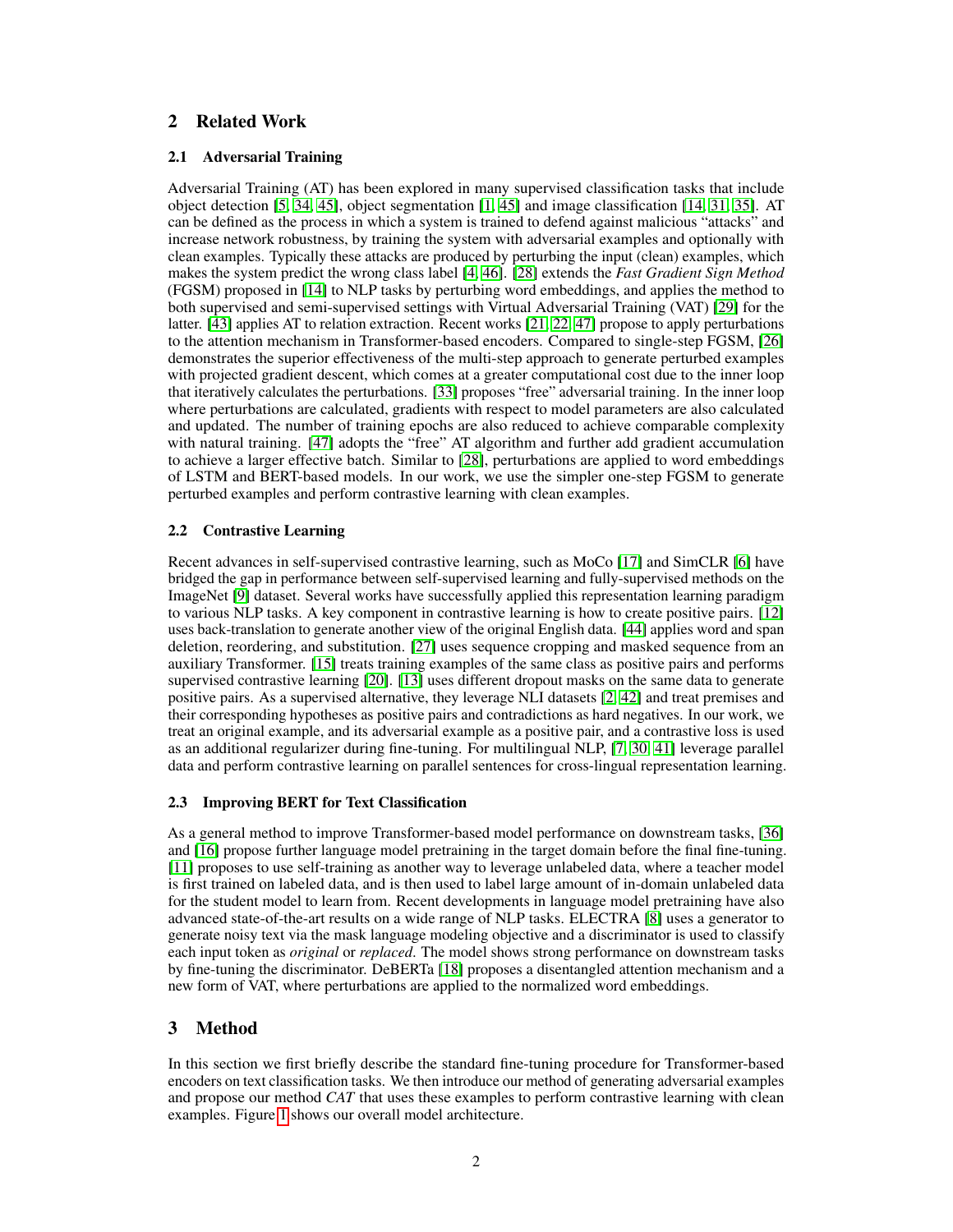

Figure 1: Model architecture for our proposed method to fine-tune Transformer-based encoders on text classification tasks. We use the Fast Gradient Sign Method to generate adversarial examples by perturbing the word embedding matrix  $V$  of the encoder. We then train on both clean and perturbed examples with the cross-entropy loss. Additionally, we introduce a third, contrastive loss that brings the representations of clean examples and their corresponding perturbed examples close to each other in order for the model to learn noise-invariant representations.

#### 3.1 Preliminaries

Our learning setup is based on a standard multi-class classification problem with input training examples  $\{x_i, y_i\}_{i=1,\dots,N}$ . We assume access to a Transformer-based pre-trained language model (PLM), such as BERT, and RoBERTa. Given a token sequence  $x_i = [CLS, t_1, t_2, \ldots, t_T, SEP]$  $x_i = [CLS, t_1, t_2, \ldots, t_T, SEP]$  $x_i = [CLS, t_1, t_2, \ldots, t_T, SEP]$ <sup>1</sup>, the PLM outputs a sequence of contextualized token representations  $H^L = [h_{[CLS]}^L, h_1^L, h_2^L, \dots, h_T^L, h_{[SEP]}^L]$ .

<span id="page-2-0"></span>
$$
h_{[CLS]}^L, h_1^L, \ldots, h_T^L, h_{[SEP]}^L = PLM([CLS], t_1, \ldots, t_T, [SEP]),
$$

where  $L$  denotes the number of model layers  $2$ .

The standard practice for fine-tuning these large PLMs is to add a softmax classifier on top of the model's sentence-level representations, such as the final hidden state  $h_{[CLS]}$  of the  $[CLS]$  token in BERT:

$$
p(y_c|h_{[CLS]}) = softmax(Wh_{[CLS]}) \quad c \in C,
$$
\n(1)

<span id="page-2-3"></span>where  $W \in \mathbb{R}^{d_C \times d_h}$ , and C denotes the number of classes. A model is trained by minimizing the cross entropy loss:

$$
\mathcal{L}_{CE} = -\frac{1}{N} \sum_{i=1}^{N} \sum_{c=1}^{C} y_{i,c} \log(p(y_{i,c} | h_{[CLS]}^i)),
$$
\n(2)

<span id="page-2-1"></span><sup>&</sup>lt;sup>1</sup>In the case of sequence pairs, another [SEP] token is added in between the sequences.

<span id="page-2-2"></span><sup>&</sup>lt;sup>2</sup>We drop the layer superscript from here on for notation convenience.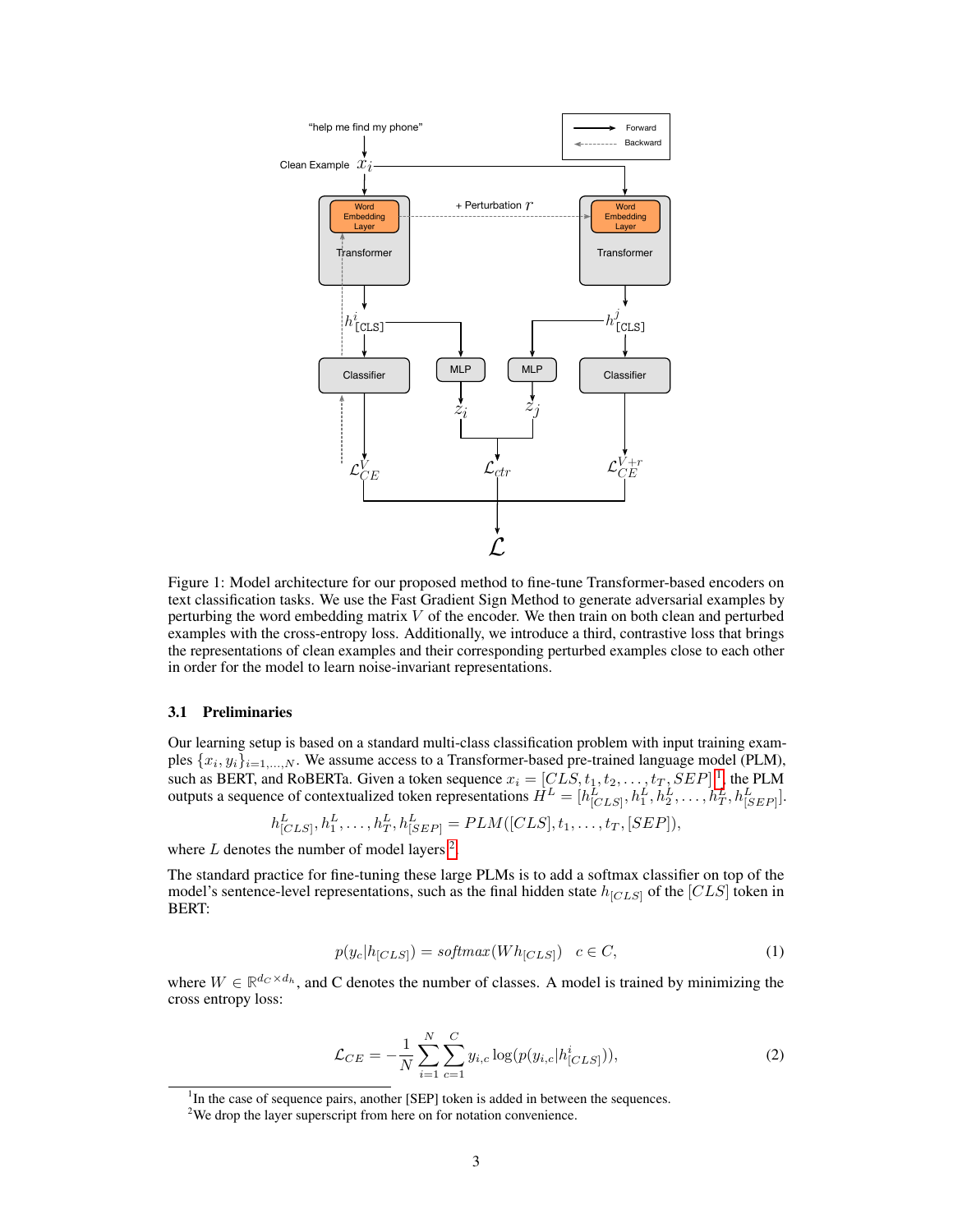where  $N$  is batch size.

#### 3.2 Adversarial Examples

Adversarial examples are imperceptibly perturbed input to a model that causes misclassification. [\[14\]](#page-8-0) proposes the *Fast Gradient Sign Method* (FGSM) to generate such examples, and training on both clean and adversarial examples as an efficient way to improve model robustness against adversaries. Formally, given a loss function  $\mathcal{L}(f_{\theta}(x_i + r), y_i)$ , where  $f_{\theta}$  is a neural network parameterized by  $\theta$ , and  $x_i$  the input example, we maximize the loss function subject to the max norm constraint on the perturbation r.

<span id="page-3-0"></span>
$$
\max_{r} \mathcal{L}(f_{\theta}(x_i+r), y_i), s.t. \|r\|_{\infty} < \epsilon, \quad \text{where } \epsilon > 0 \tag{3}
$$

Using first-order approximation, the loss function is approximately equivalent to the following:

$$
\mathcal{L}(f_{\theta}(x_i+r), y_i) \approx \mathcal{L}(f_{\theta}(x_i), y_i) + \nabla_{x_i} \mathcal{L}(f_{\theta}(x_i), y_i)^T r
$$
\n(4)

Solving for [\(3\)](#page-3-0) and [\(4\)](#page-3-1) yields perturbation in the following form:

<span id="page-3-2"></span><span id="page-3-1"></span>
$$
r = -\epsilon \, sign(\nabla_{x_i} \mathcal{L}(f_\theta(x_i), y_i)) \tag{5}
$$

Alternatively, using  $l_2$ -norm constraint on the perturbation r in [\(3\)](#page-3-0) yields:

<span id="page-3-3"></span>
$$
r = -\epsilon \frac{\nabla_{x_i} \mathcal{L}(f_\theta(x_i), y_i)}{\|\nabla_{x_i} \mathcal{L}(f_\theta(x_i), y_i)\|_2} \tag{6}
$$

AT in [\[14\]](#page-8-0) uses both the clean example  $x_i$  and perturbed example  $x_i + r$  to train a model. For NLP problems where input is usually discrete, FGSM is not directly applicable. [\[28\]](#page-9-0) proposes to apply perturbation to the word embedding  $v_i$  from the corresponding row in embedding matrix  $V \in \mathbb{R}^{d_v \times d_h}$ , where  $d_v$  is vocabulary size and  $d_h$  hidden size. We follow this approach, but instead of perturbing the word embeddings, we directly perturb the word embedding matrix of Transformer-based encoders to generate our adversarial examples. Specifically, after each forward pass with clean examples, we calculate the gradient of the loss function in  $(2)$  with respect to the word embedding matrix V instead of word embedding in [\(5\)](#page-3-2) to calculate the perturbation. Empirically, we find that perturbing the word embedding matrix performs better than word embeddings (see a comparison on GLUE in Table [9,](#page-11-0) Appendix [A\)](#page-11-1). For task classification tasks, we train on clean and adversarial examples with the cross entropy loss in [\(2\)](#page-2-3). Additionally, we experiment with different forms of perturbation in [\(5\)](#page-3-2) and [\(6\)](#page-3-3), as well as randomly sampling between the two for each batch of data. We observe that using  $r$  with the max norm constraint consistently leads to the best result. In Section [4,](#page-4-0) we report results from using this form of perturbation.

#### 3.3 Contrastive Learning

Intuitively, given a pair of clean and adversarial examples, we want their encoded sentence-level representation to be as similar to each other as possible so that our trained model will be more noise-invariant. At the same time, examples not from the same pair should be farther away in the representation space. To model this relationship, we leverage contrastive learning as an additional regularizer during the fine-tuning process. Recent works on contrastive learning, such as MoCo [\[17\]](#page-8-5), and SimCLR [\[6\]](#page-8-6) use various forms of data augmentation, e.g., random cropping, and random color distortion, as the first step to create positive pairs. MoCo uses a queue structure to store negative examples, while SimCLR performs in-batch negative example sampling. In our work, we employ the SimCLR formulation of positive and negative pairs, and its loss function to implement our contrastive objective.

Concretely, given the final hidden state  $h_{[CLS]}^i$  of the  $[CLS]$  token for a clean example, and  $h_{[t]}^j$  $[CLS]$ for its corresponding adversarial example, we treat  $(h_{[CLS]}^i, h_{[t]}^j)$  $_{[CLS]}^{j}$ ) as a pair of positive examples. Following [\[6\]](#page-8-6), we add a non-linear projection layer on top of them:

$$
z_i = W_2 ReLU(W_1 h_{[CLS]}^i),\tag{7}
$$

$$
z_j = W_2 ReLU(W_1 h^j_{[CLS]})
$$
\n(8)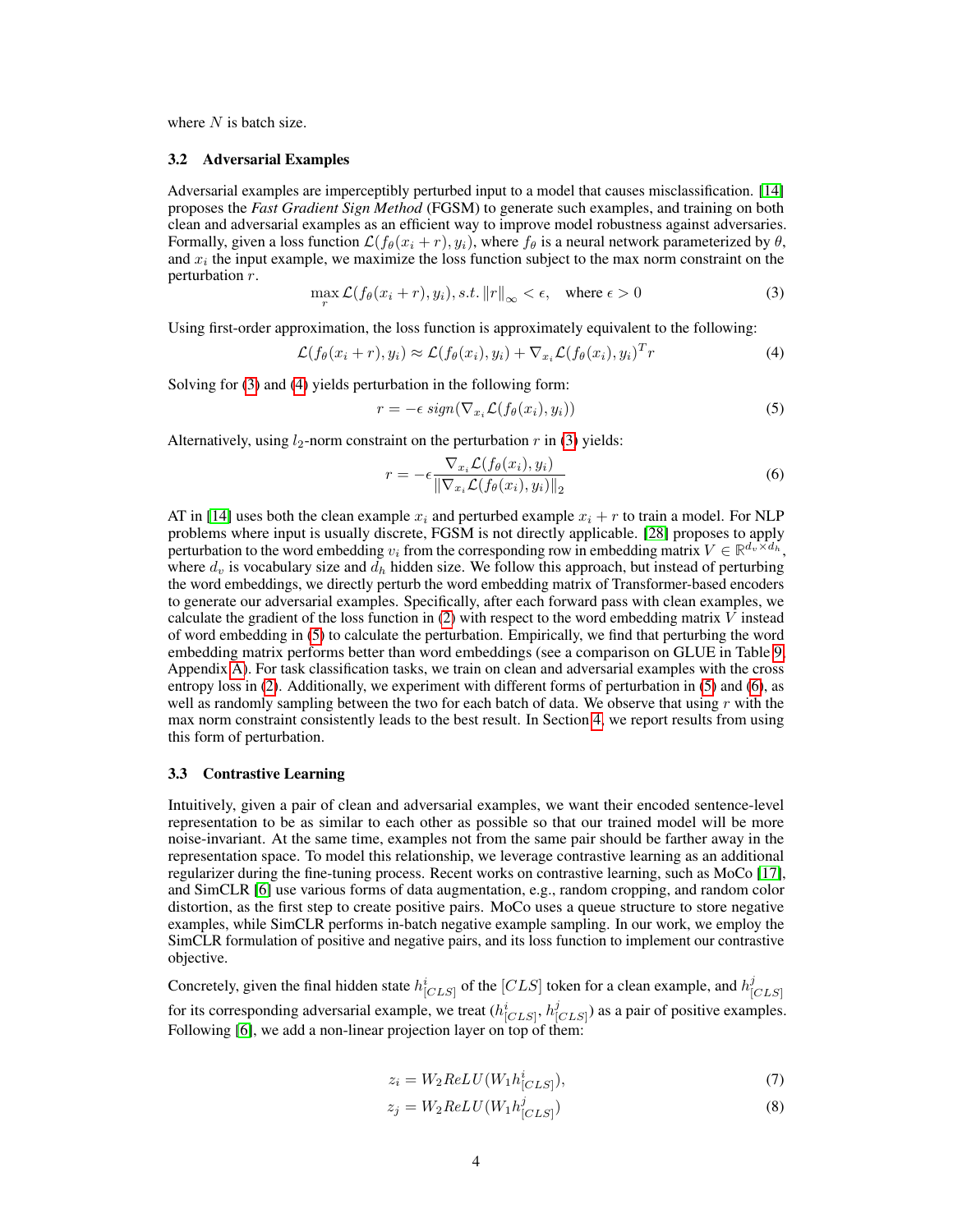| <b>Dataset</b> | Task                                    | Labels                      | <b>Training</b> | <b>Metric</b> |
|----------------|-----------------------------------------|-----------------------------|-----------------|---------------|
| <b>MNLI</b>    | Textual entailment                      |                             | 393k            | Accuracy      |
| QQP            | Question paraphrase                     | 2                           | 364k            | Accuracy      |
| QNLI           | Question answering & textual entailment | 2                           | 105k            | Accuracy      |
| <b>MRPC</b>    | Paraphrase                              | 2                           | 3.7k            | - F1          |
| <b>RTE</b>     | Textual entailment                      | 2                           | 2.5k            | Accuracy      |
| CoLA           | Grammatical correctness                 | 2                           | 8.5k            | <b>MCC</b>    |
| $SST-2$        | Sentiment analysis                      | $\mathcal{D}_{\mathcal{A}}$ | 67k             | Accuracy      |

<span id="page-4-2"></span>Table 1: GLUE sequence classification datasets statistics

where  $W_1 \in \mathbb{R}^{d_h \times d_h}$ ,  $W_2 \in \mathbb{R}^{d_k \times d_h}$ , and  $d_k$  is set to 300. With a batch of N clean examples and their corresponding adversarial examples, for each positive pair, there are  $2(N - 1)$  negative pairs, i.e., all the rest of the examples in the batch are negative examples. The contrastive objective is to identify the positive pair:

$$
\mathcal{L}_{\text{ctr}} = -\log \frac{\exp(\text{sim}(z_i, z_j/\tau))}{\sum_{k=1}^{2N} \mathbb{1}_{[k \neq i]} \exp(\text{sim}(z_i, z_k/\tau))},\tag{9}
$$

where  $sim(u, v)$  denotes cosine similarity between two vectors, and  $\tau$  a temperature hyperparameter. Finally, we perform fine-tuning in a multi-task manner and take a weighted average of the two classification losses and the contrastive loss  $3$ :

$$
\mathcal{L} = \frac{(1 - \lambda)}{2} (\mathcal{L}_{CE}^{V} + \mathcal{L}_{CE}^{V+r}) + \lambda \mathcal{L}_{ctr}
$$
\n(10)

## <span id="page-4-0"></span>4 Experiment

#### 4.1 Datasets

We conduct experiments on seven tasks of the GLUE benchmark, including textual entailment (MNLI, RTE), question answering/entailment (QNLI), question paraphrase (QQP), paraphrase (MRPC), grammatical correctness (CoLA), and sentiment analysis (SST-2). Table [1](#page-4-2) summarizes the statistics of the GLUE tasks.

We additionally experiment on three commonly used intent classification datasets—CLINC150 [\[23\]](#page-9-13), BANKING77 [\[3\]](#page-8-16) and HWU64 [\[24\]](#page-9-14). Intent classification is the process of identifying the class (intent) of any utterance in a task-oriented dialog system. These three datasets largely represent a short-text classification task in real-world settings. Table [2](#page-5-0) summarizes the statistics of the three datasets.

CLINC150 covers 150 intents in 10 domains (e.g., banking, work, auto, travel). The dataset is designed to capture the breadth of topics that a production task-oriented chatbot handles. The dataset also comes with 1, 200 out-of-scope examples. In this work, we focus on in-scope examples only.

BANKING77 is a single domain dataset created for fine-grained intent classification. The dataset consists of customer service queries in the banking domain, covering 77 intents across 10, 003 training examples and 3080 test examples.

HWU64 covers 64 intents in 21 domains (e.g., alarm, email, game, news). The dataset is created in the context of a real-world use case of a home assistant bot. We use the one fold train-test split with 9, 957 training examples and 1, 076 test examples for our experiments.

For the three intent classification datasets, in addition to the original evaluation data, we also evaluate on a *difficult* subset of each test set described in [\[32\]](#page-9-15). The difficult subsets are constructed by

<span id="page-4-1"></span><sup>&</sup>lt;sup>3</sup>In our experiments, we always assign equal weights to the two classification losses. It is possible that a different weight distribution yields better results.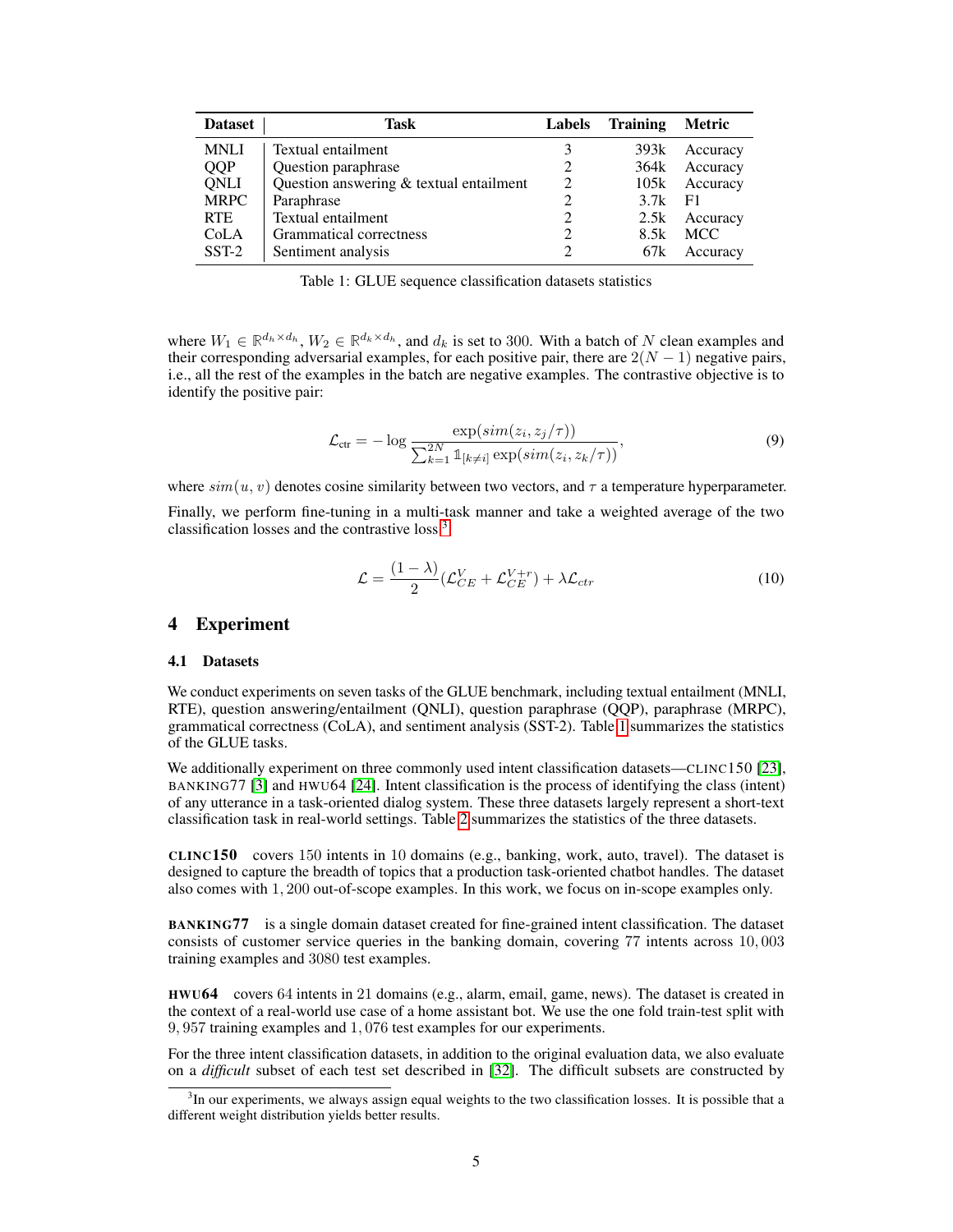|                   |         |                | <b>Examples</b> |             |                  |  |  |
|-------------------|---------|----------------|-----------------|-------------|------------------|--|--|
| <b>Dataset</b>    | Intents | <b>Domains</b> | <b>Training</b> | <b>Test</b> | Test (difficult) |  |  |
| CLINC150          | 150     | 10             | 17.999          | 4.500       | 750              |  |  |
| BANKING77         | 77      |                | 10,003          | 3.080       | 770              |  |  |
| HWU <sub>64</sub> | 64      | 21             | 9.957           | 1.076       | 620              |  |  |

<span id="page-5-0"></span>Table 2: Intent classification dataset statistics

comparing the TF-IDF vector of each test example to those of the training examples for a given intent. The test examples that are most dissimilar to the corresponding training examples are selected for inclusion to the difficult subset. The evaluation metric for all intent classification datasets is accuracy.

#### 4.2 Training Details

We apply *CAT* to the fine-tuning of two backbone PLMs, BERT<sub>Large</sub> and RoBERTa<sub>Large</sub>. For all experiments, we use AdamW optimizer with 0.01 weight decay and a linear learning rate scheduler. We set max sequence length to  $128$  and learning rate warmup for the first  $10\%$  of the total iterations. On GLUE tasks, we largely follow the hyperparameter settings reported in [\[10\]](#page-8-2) and [\[25\]](#page-9-1) to generate our BERT<sub>Large</sub> and RoBERTa<sub>Large</sub> baselines. For BERT<sub>Large</sub>, we set batch size to 32 and fine-tune for 3 epochs. Grid search is performed over  $lr \in \{0.00001, 0.00002, 0.00003\}$ . For RoBERTa<sub>Large</sub>, we sweep over the same learning rates as BERT<sub>Large</sub> and batch size  $\in \{16, 32\}$ . On intent classification datasets, we use a batch size of 32 and fine-tune for 5 epochs [\[32\]](#page-9-15), and search over  $lr \in \{0.00003, 0.00004, 0.00005\}$ . For fine-tuning with *CAT*, we use the exact same hyperparameter settings as the baseline, and further perform grid search over  $\epsilon \in \{0.0001, 0.001, 0.005, 0.02\}$ ,  $\tau \in \{0.05, 0.06, 0.07, 0.08, 0.09, 0.1\}$ , and  $\lambda \in \{0.1, 0.2, 0.3, 0.4, 0.5\}$ . On the three intent classification datasets, we follow the hyperparameter settings reported in [\[32\]](#page-9-15). We use a batch size of 32 and fine-tune RoBERTa<sub>Large</sub> for 5 epochs with learning rate set to  $0.00004$ . All our experiments were run on a single 32 GB V100 GPU.

## 4.3 GLUE Results

On GLUE tasks, we fine-tune  $BERT_{Large}$  and  $RoBERT_{\text{a}_\text{Large}}$  using our method with two classification losses (on clean examples, and adversarial examples, respectively) and the contrastive loss. We compare them with the BERT $_{\text{Large}}$  and RoBERT $a_{\text{Large}}$  baseline, which are conventionally fine-tuned with classification loss on clean examples. For all experiments, we fine-tune  $BERT_{Large}$  and  $RoBERT_{Large}$ from their original checkpoints with no task-wise transfer learning involved.

We accompany each set of experiments with statistical significance test. For tasks evaluated with accuracy, we use McNemar's test. For CoLA, which is evaluated with Matthews correlation coefficient (MCC), and MRPC with F1, we use Fisher Randomization test.

Table [3](#page-6-0) shows the dev set results. In summary, *CAT* fine-tuning approach consistently outperforms the standard fine-tuning approach for both  $BERT_{Large}$  and  $RoBERT_{Large}$ . *CAT* leads to a 1.7% improvement on average over conventionally fine-tuned  $BERT_{Large}$ . The largest improvement is observed on the CoLA task (i.e.,  $4.0\%$ ). For the stronger baseline of RoBERTa<sub>Large</sub>, we observe an improvement of 1.3% on average with our method. On MRPC and CoLA, our result improves over RoBERTa<sub>Large</sub> baseline by  $2.4\%$ , showing the effectiveness our method on both single sequence, as well as sequence pair classification tasks. For statistical significance, we note that our improved results over the baseline are not significant on some smaller datasets, e.g., improved  $BERT_{\text{Large}}$  on MRPC and RTE, and RoBERTa<sub>Large</sub> on MRPC, RTE and CoLA.

#### 4.4 Intent Classification Results

On the three intent classification datasets, CLINC150, BANKING77, and HWU64, we experiment with the stronger RoBERTaLarge baseline. Table [4](#page-6-1) summarizes the results. On average, *CAT* outperforms the fine-tuned RoBERTa<sub>Large</sub> baseline by 1%, when evaluated on the full test sets of the three datasets. The largest improvement is made on the HWU64 dataset  $(1.4\%)$ .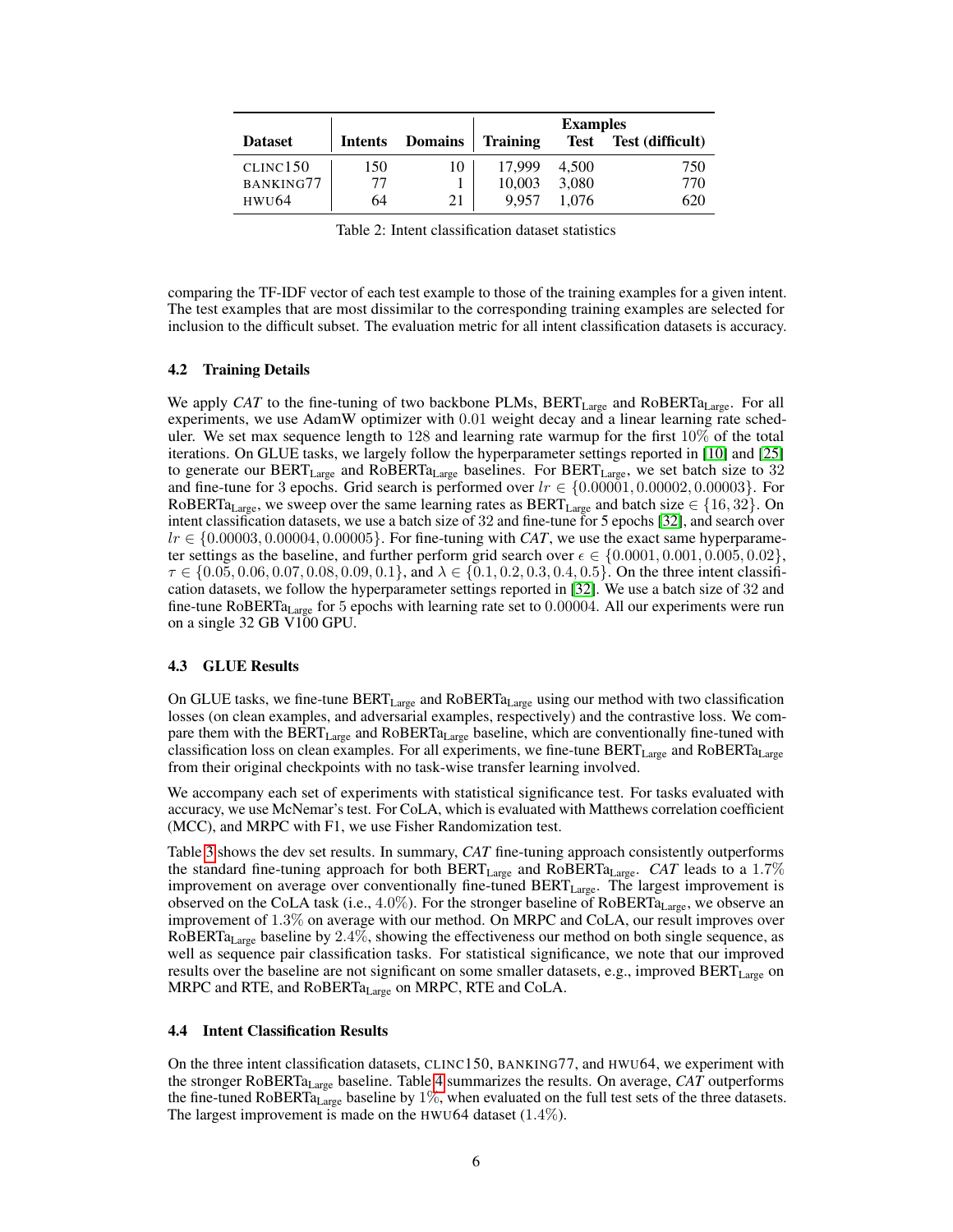| Model                        | <b>MNLI</b>         | <b>OOP</b>          | ONLI              | MRPC RTE CoLA SST-2   Avg |      |       |                     |      |
|------------------------------|---------------------|---------------------|-------------------|---------------------------|------|-------|---------------------|------|
| $BERT_{Large}$ (our impl)    | 86.6                | 91.4                | 92.0              | 90.0                      | 69.3 | 61.8  | 93.6                | 83.5 |
| $BERT_{Large} + AT + CTR$    | $87.4$ <sup>†</sup> | $92.2$ <sup>†</sup> | 93.0 <sup>+</sup> | 91.6                      | 71.5 | 65.8† | $95.2$ <sup>†</sup> | 85.2 |
| $RoBERTa_{Large}$ (our impl) | 90.5                | 91.8                | 94.5              | 90.6                      | 85.9 | 67.0  | 96.1                | 88.1 |
| $ROBERTa_{Large} + AT + CTR$ | $91.1+$             | $92.5+$             | $95.1+$           | $93.0^{+}$                | 87.4 | 69.4  | 97.0                | 89.4 |

<span id="page-6-0"></span>Table 3: Results on the dev sets of GLUE benchmark. *AT* refers to the adversarial training component of our system and *CTR* the contrastive learning component. On average, our fine-tuned BERT<sub>Large</sub> model outperforms  $BERT_{Large}$  baseline by 1.7%, and our fine-tuned  $RoBERTa_{Large}$  improves over RoBERTa<sub>Large</sub> baseline by 1.3%. We fine-tune BERT<sub>Large</sub> and RoBERTa<sub>Large</sub> from their original checkpoints with no task-wise transfer learning involved. † indicates statistically significant improve-ment over the baseline. For CoLA and MRPC, we use Fisher Randomization test, and McNemar's test for all the other tasks.

<span id="page-6-1"></span>

| Model                                |      | $\vert$ CLINC150 BANKING77 HWU64 $\vert$ Average |                   |      |
|--------------------------------------|------|--------------------------------------------------|-------------------|------|
| RoBERTa <sub>Large</sub>             | 97.4 | 93.9                                             | 92.4              | 94.6 |
| $RoBERTa_{Large} + AT + CTR$   98.0† |      | $95.0^+$                                         | 93.8 <sub>†</sub> | 95.6 |

Table 4: Results on full test sets of intent classification datasets. *AT* refers to the adversarial training component of our system and *CTR* the contrastive learning component. On average, our fine-tuned RoBERTa<sub>Large</sub> improves over RoBERTa<sub>Large</sub> baseline by 1%.  $\dagger$  indicates statistically significant improvement over the baseline using McNemar's test.

<span id="page-6-2"></span>

| Model                                         |      | $\vert$ CLINC150 BANKING77 HWU64 $\vert$ Average |         |      |
|-----------------------------------------------|------|--------------------------------------------------|---------|------|
| RoBERTa <sub>Large</sub>                      | 91.1 | 83.8                                             | 89.5    | 88.1 |
| $RoBERTa_{Large} + AT + CTR$   92.1 $\dagger$ |      | $87.3\dagger$                                    | $90.8+$ | 90.1 |

Table 5: Results on *difficult* test sets of intent classification datasets. On average, our fine-tuned RoBERTa<sub>Large</sub> improves over RoBERTa<sub>Large</sub> baseline by 2%.  $\dagger$  indicates statistically significant improvement over the baseline using McNemar's test.

Furthermore, we show that by training with adversarial examples and contrastive learning, *CAT* makes RoBERTa<sub>Large</sub> work better on the difficult test subsets of the three intent classification tasks. As shown in Table [5,](#page-6-2) our approach improves over standard RoBERTa<sub>Large</sub> fine-tuning by  $2\%$  on average. On BANKING77, our method results in a large improvement of 3.5%. For statistical significance test on intent classification datasets, we use McNemar's test and observe significant improvement over baseline results for all datasets and evaluation settings.

#### 4.5 Sample Efficiency

Next, we demonstrate that *CAT* has better sample efficiency compared to standard fine-tuning. We design the experiment on the three intent classification datasets. Specifically, we use about half of the training data (per intent) from each dataset to fine-tune RoBERTa<sub>Large</sub> with *CAT*. As Table [6](#page-7-2) shows, with the usage of only half of the training data, our method achieves nearly the same results, compared to standard fine-tuning using all the training data. This result confirms the sample efficiency of our proposed *CAT*, and also indicates the advantage of our approach in the challenging low-resource scenarios.

#### 4.6 Ablation

Finally, we perform ablation experiments on both GLUE benchmark and the three intent classification datasets. Results are presented in Table [7](#page-7-3) and Table [8.](#page-7-4) On GLUE, by removing the contrastive loss, i.e., fine-tuning with clean and adversarial examples, we observe an accuracy drop of 0.5% on average, compared to the full system. Compared to the baseline, this setup makes an average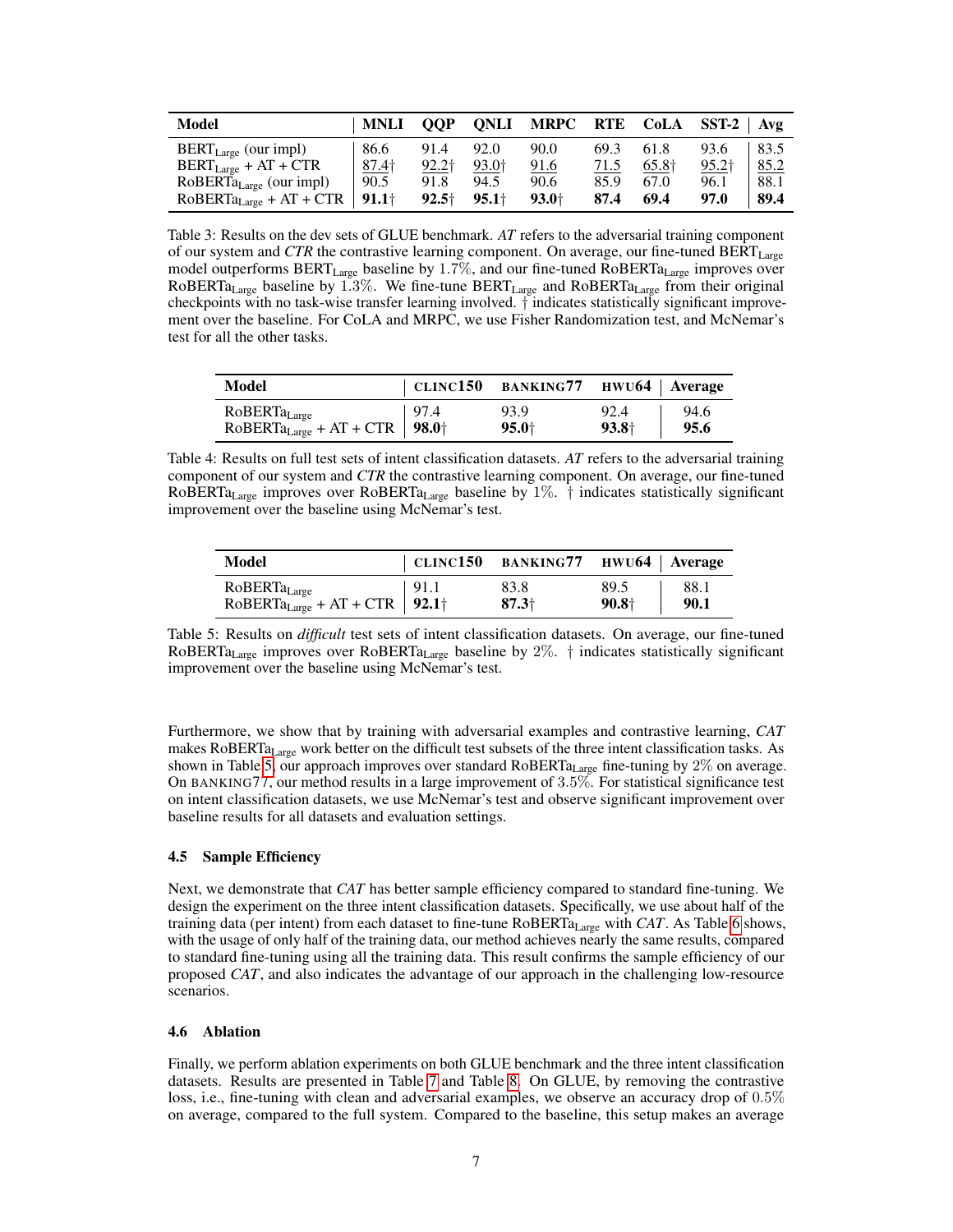| Model                        |      |      |      | Training data $\vert$ CLINC150 BANKING77 HWU64 $\vert$ Average |
|------------------------------|------|------|------|----------------------------------------------------------------|
| $RoBERTa$ <sub>Large</sub>   | full | 97.4 | 93.9 | 92.4<br>94.6                                                   |
| $RoBERTa_{Large} + AT + CTR$ | half | 97.1 | 94.2 | 94.5<br>92.3                                                   |

<span id="page-7-2"></span>Table 6: Sample efficiency test results on the full test sets of intent classification datasets. With our proposed fine-tuning method, we can use about half of the training data (per intent) and achieve near identical accuracy compared to baseline using full training data.

| Model                        | MNLI | <b>OOP</b> |      |      |      |      |      | QNLI MRPC RTE CoLA SST-2   Average |
|------------------------------|------|------------|------|------|------|------|------|------------------------------------|
| $RoBERTa_{Large}$            | 90.5 | 91.8       | 94.5 | 90.6 | 85.9 | 67.0 | 96.1 | 88.1                               |
| $RoBERTa_{Large} + AT$       | 90.7 | 92.1       | 94.9 | 92.4 | 85.6 | 69.9 | 96.6 | 88.9                               |
| $RoBERTa_{Large} + AT + CTR$ | 91.1 | 92.5       | 95.1 | 93.0 | 87.4 | 69.4 | 97.0 | 89.4                               |

Table 7: Ablation results on the dev sets of GLUE benchmark. *AT* refers to the adversarial training component of our system and *CTR* the contrastive learning component. Adding AT leads to an improvement of 0.8% over the baseline. Further adding the contrastive objective contributes to an additional 0.5% improvement.

<span id="page-7-4"></span><span id="page-7-3"></span>

| Model                        |      | $\vert$ CLINC150 BANKING77 HWU64 $\vert$ Average |      |      |
|------------------------------|------|--------------------------------------------------|------|------|
| $RoBERTa_{Large}$            | 91.1 | 83.8                                             | 89.5 | 88.1 |
| $RoBERTa_{Large} + AT$       | 90.8 | 85.8                                             | 89.8 | 88.8 |
| $RoBERTa_{Large} + AT + CTR$ | 92.1 | 87.3                                             | 90.8 | 90.1 |

Table 8: Ablation results on *difficult* test sets of intent classification datasets. *AT* refers to the adversarial training component of our system and *CTR* the contrastive learning component. Adding AT improves over the baseline by 0.7%. Further adding the contrastive objective contributes to an additional 1.3% improvement.

improvement of 0.8%. Our full system performs the best on all tasks except for CoLA, on which removing the contrastive loss yields the best performance.

On intent classification datasets, we use the difficult test sets for evaluation. Here, we observe a much larger effect from the additional contrastive loss, improving over (RoBERTa<sub>Large</sub> + AT) by 1.3% on average, while AT alone improves over the baseline by 0.7%. For all ablation experiments with the (RoBERTa<sub>Large</sub> + AT) setup, we perform a grid search over  $\epsilon \in \{0.0001, 0.001, 0.005, 0.02\}$ .

## 5 Conclusion

In this paper, we describe *CAT*, a simple and effective method for regularizing the fine-tuning of Transformer-based encoders. By leveraging adversarial training and contrastive learning, our system consistently outperforms the standard fine-tuning method for text classification. We use strong baseline models and evaluate our method on a range of GLUE benchmark tasks and three intent classification datasets in different settings. Sample efficiency and ablation tests show the positive effects of combining our adversarial and contrastive objectives for improved text classification. In the future, we plan to study additional word-level objectives to complement the sentence-level contrastive learning objective, in order to extend our method to other NLP tasks.

## **References**

- <span id="page-7-0"></span>[1] Anurag Arnab, Ondrej Miksik, and Philip HS Torr. On the robustness of semantic segmentation models to adversarial attacks. In *Proceedings of the IEEE Conference on Computer Vision and Pattern Recognition*, pages 888–897, 2018.
- <span id="page-7-1"></span>[2] Samuel R. Bowman, Gabor Angeli, Christopher Potts, and Christopher D. Manning. A large annotated corpus for learning natural language inference. In *Proceedings of the Conference*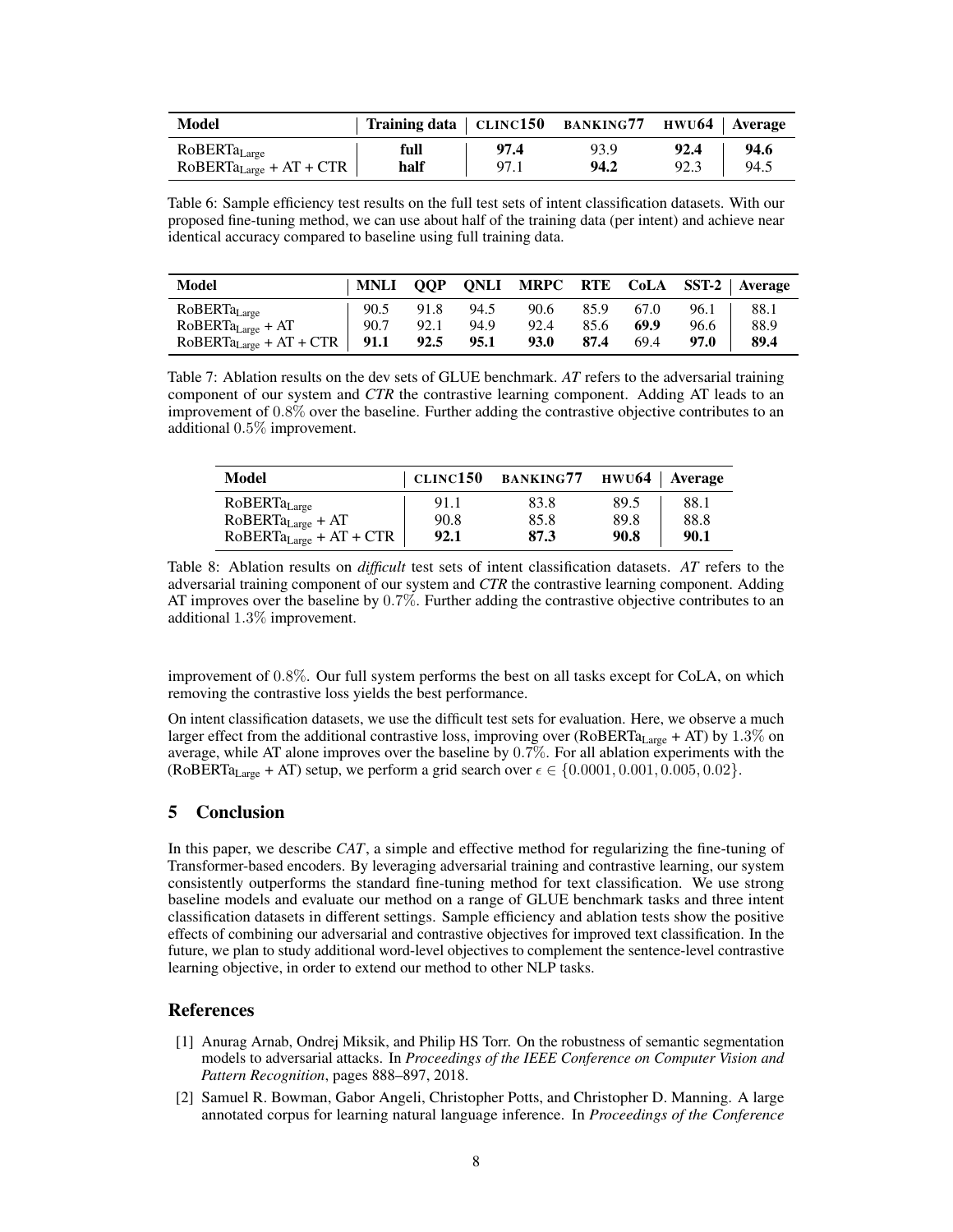*on Empirical Methods in Natural Language Processing (EMNLP)*, pages 632–642, Lisbon, September 2015. Association for Computational Linguistics.

- <span id="page-8-16"></span>[3] Iñigo Casanueva, Tadas Temčinas, Daniela Gerz, Matthew Henderson, and Ivan Vulić. Efficient intent detection with dual sentence encoders. In *Proceedings of the 2nd Workshop on Natural Language Processing for Conversational AI*, pages 38–45, Online, July 2020.
- <span id="page-8-4"></span>[4] Anirban Chakraborty, Manaar Alam, Vishal Dey, Anupam Chattopadhyay, and Debdeep Mukhopadhyay. Adversarial attacks and defences: A survey. *arXiv preprint [arXiv:1810.00069](http://arxiv.org/abs/1810.00069)*, 2018.
- <span id="page-8-3"></span>[5] Shang-Tse Chen, Cory Cornelius, Jason Martin, and Duen Horng Chau. ShapeShifter: Robust physical adversarial attack on faster r-cnn object detector. corr abs/1804.05810 (2018). *arXiv preprint [arXiv:1804.05810](http://arxiv.org/abs/1804.05810)*, 2018.
- <span id="page-8-6"></span>[6] Ting Chen, Simon Kornblith, Mohammad Norouzi, and Geoffrey Hinton. A simple framework for contrastive learning of visual representations. In *Proceedings of the International Conference on Machine Learning (ICML)*, pages 1597–1606, Virtual, July 2020.
- <span id="page-8-11"></span>[7] Zewen Chi, Li Dong, Furu Wei, Nan Yang, Saksham Singhal, Wenhui Wang, Xia Song, Xian-Ling Mao, Heyan Huang, and Ming Zhou. InfoXLM: An information-theoretic framework for cross-lingual language model pre-training. *arXiv preprint [arXiv:2007.07834](http://arxiv.org/abs/2007.07834)*, pages 1–11, 2020.
- <span id="page-8-14"></span>[8] Kevin Clark, Minh-Thang Luong, Quoc V. Le, and Christopher D. Manning. ELECTRA: Pre-training text encoders as discriminators rather than generators. In *Proceedings of the 8th International Conference on Learning Representation (ICLR)*, Addis Ababa, Ethiopia, 2020.
- <span id="page-8-7"></span>[9] Jia Deng, Wei Dong, Richard Socher, Li-Jia Li, Kai Li, and Li Fei-Fei. ImageNet: A large-scale hierarchical image database. In *Processings of the IEEE Conference on Computer Vision and Pattern Recognition (CVPR)*, pages 248–255, Miami, June 2009.
- <span id="page-8-2"></span>[10] Jacob Devlin, Ming-Wei Chang, Kenton Lee, and Kristina Toutanova. BERT: Pre-training of deep bidirectional transformers for language understanding. In *Proceedings of the 20th Annual Conference of the North American Chapter of the Association for Computational Linguistics: Human Language Technologies (NAACL-HLT)*, pages 4171–4186, Minneapolis, June 2019. The Association for Computational Linguistics.
- <span id="page-8-13"></span>[11] Jingfei Du, Edouard Grave, Beliz Gunel, Vishrav Chaudhary, Onur Celebi, Michael Auli, Ves Stoyanov, and Alexis Conneau. Self-training improves pre-training for natural language understanding. *arXiv preprint [arXiv:2010.02194](http://arxiv.org/abs/2010.02194)*, pages 1–8, 2021.
- <span id="page-8-8"></span>[12] Hongchao Fang, Sicheng Wang, Meng Zhou, Jiayuan Ding, and Pengtao Xie. Cert: Contrastive self-supervised learning for language understanding. *arXiv preprint [arXiv:2005.12766](http://arxiv.org/abs/2005.12766)*, pages 1–16, 2020.
- <span id="page-8-10"></span>[13] Tianyu Gao, Xingcheng Yao, and Danqi Chen. SimCSE: Simple contrastive learning of sentence embeddings. *arXiv preprint [arXiv:2104.08821](http://arxiv.org/abs/2104.08821)*, pages 1–16, 2021.
- <span id="page-8-0"></span>[14] Ian J. Goodfellow, Jonathon Shlens, and Christian Szegedy. Explaining and harnessing adversarial examples. In *Proceedings of the 3rd International Conference on Learning Representation (ICLR)*, San Diego, 2015.
- <span id="page-8-9"></span>[15] Beliz Gunel, Jingfei Du, Alexis Conneau, and Veselin Stoyanov. Supervised contrastive learning for pre-trained language model fine-tuning. In *Proceedings of the 9th International Conference on Learning Representation (ICLR)*, Virtual, 2021.
- <span id="page-8-12"></span>[16] Suchin Gururangan, Ana Marasovic, Swabha Swayamdipta, Kyle Lo, Iz Beltagy, Doug Downey, ´ and Noah A. Smith. Don't stop pretraining: Adapt language models to domains and tasks. In *Proceedings of the 58th Annual Meeting of the Association for Computational Linguistics (ACL)*, pages 8342–8360, Online, July 2020.
- <span id="page-8-5"></span>[17] Kaiming He, Haoqi Fan, Yuxin Wu, Saining Xie, and Ross B. Girshick. Momentum contrast for unsupervised visual representation learning. In *Proceedings of the IEEE/CVF Conference on Computer Vision and Pattern Recognition (CVPR)*, pages 9726–9735, Seattle, June 2020.
- <span id="page-8-15"></span>[18] Pengcheng He, Xiaodong Liu, Jianfeng Gao, and Weizhu Chen. DeBERTa: Decoding-enhanced BERT with disentangled attention. In *Proceedings of the 9th International Conference on Learning Representation (ICLR)*, Virtual, 2021.
- <span id="page-8-1"></span>[19] Sepp Hochreiter and Jürgen Schmidhuber. Long short-term memory. *Neural computation*, 9(8):1735–1780, November 1997.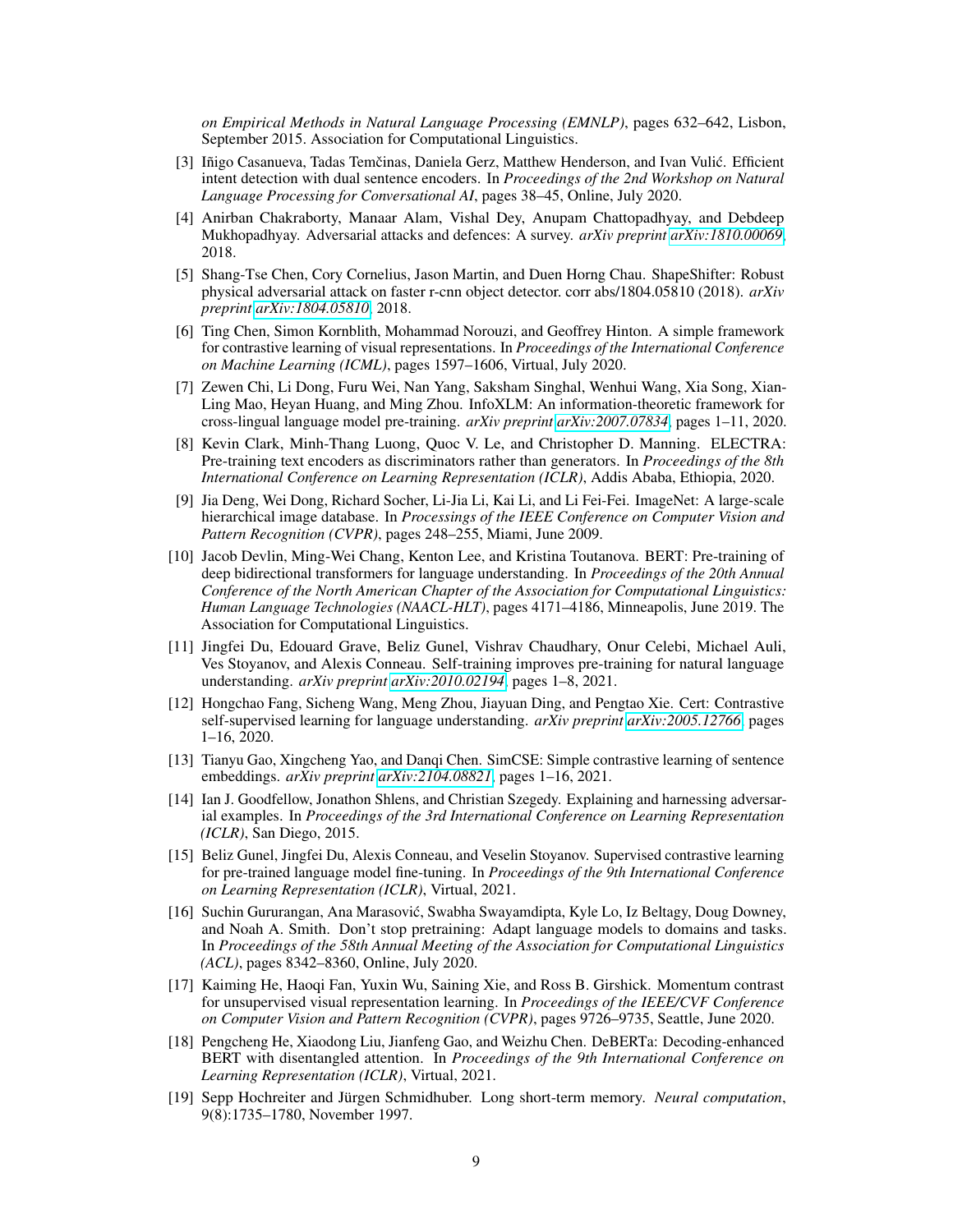- <span id="page-9-11"></span>[20] Prannay Khosla, Piotr Teterwak, Chen Wang, Aaron Sarna, Yonglong Tian, Phillip Isola, Aaron Maschinot, Ce Liu, and Dilip Krishnan. Supervised contrastive learning. In *Advances in Neural Information Processing Systems*, pages 18661–18673, Vancouver, 2020.
- <span id="page-9-6"></span>[21] Shunsuke Kitada and Hitoshi Iyatomi. Attention meets perturbations: Robust and interpretable attention with adversarial training. *arXiv preprint [arXiv:2009.12064](http://arxiv.org/abs/2009.12064)*, pages 1–1, 2020.
- <span id="page-9-7"></span>[22] Shunsuke Kitada and Hitoshi Iyatomi. Making attention mechanisms more robust and interpretable with virtual adversarial training for semi-supervised text classification. *arXiv preprint [arXiv:2104.08763](http://arxiv.org/abs/2104.08763)*, pages 1–12, 2021.
- <span id="page-9-13"></span>[23] Stefan Larson, Anish Mahendran, Joseph J. Peper, Christopher Clarke, Andrew Lee, Parker Hill, Jonathan K. Kummerfeld, Kevin Leach, Michael A. Laurenzano, Lingjia Tang, and Jason Mars. An evaluation dataset for intent classification and out-of-scope prediction. In *Proceedings of the Conference on Empirical Methods in Natural Language Processing and the International Joint Conference on Natural Language Processing (EMNLP-IJCNLP)*, pages 1311–1316, Hong Kong, November 2019.
- <span id="page-9-14"></span>[24] Xingkun Liu, Arash Eshghi, Pawel Swietojanski, and Verena Rieser. Benchmarking natural language understanding services for building conversational agents. In *Proceedings of the International Workshop on Spoken Dialogue Systems Technology (IWSDS)*, pages 165–183, Siracusa, Italy, April 2019.
- <span id="page-9-1"></span>[25] Yinhan Liu, Myle Ott, Naman Goyal, Jingfei Du, Mandar Joshi, Danqi Chen, Omer Levy, Mike Lewis, Luke Zettlemoyer, and Veselin Stoyanov. RoBERTa: A robustly optimized BERT pretraining approach. *arXiv preprint [arXiv:1907.11692](http://arxiv.org/abs/1907.11692)*, pages 1–13, 2019.
- <span id="page-9-8"></span>[26] Aleksander Madry, Aleksandar Makelov, Ludwig Schmidt, Dimitris Tsipras, and Adrian Vladu. Towards deep learning models resistant to adversarial attacks. In *Proceedings of the 6th International Conference on Learning Representation (ICLR)*, Vancouver, 2018.
- <span id="page-9-10"></span>[27] Yu Meng, Chenyan Xiong, Payal Bajaj, Saurabh Tiwary, Paul Bennett, Jiawei Han, and Xia Song. Coco-lm: Correcting and contrasting text sequences for language model pretraining. *arXiv preprint [arXiv:2102.08473](http://arxiv.org/abs/2102.08473)*, pages 1–13, 2021.
- <span id="page-9-0"></span>[28] Takeru Miyato, Andrew M. Dai, and Ian Goodfellow. Adversarial training methods for semisupervised text classification. In *Proceedings of the 5th International Conference on Learning Representation (ICLR)*, Toulon, France, 2017.
- <span id="page-9-5"></span>[29] Takeru Miyato, Shin ichi Maeda, Masanori Koyama, Ken Nakae, and Shin Ishii. Distributional smoothing with virtual adversarial training. In *Proceedings of the 4th International Conference on Learning Representation (ICLR)*, San Juan, Puerto Rico, 2016.
- <span id="page-9-12"></span>[30] Lin Pan, Chung-Wei Hang, Haode Qi, Abhishek Shah, Saloni Potdar, and Mo Yu. Multilingual BERT post-pretraining alignment. In *Proceedings of the 2021 Conference of the North American Chapter of the Association for Computational Linguistics: Human Language Technologies*, pages 210–219, Online, June 2021.
- <span id="page-9-3"></span>[31] Nicolas Papernot, Patrick McDaniel, Somesh Jha, Matt Fredrikson, Z Berkay Celik, and Ananthram Swami. The limitations of deep learning in adversarial settings. In *2016 IEEE European symposium on security and privacy (EuroS&P)*, pages 372–387. IEEE, 2016.
- <span id="page-9-15"></span>[32] Haode Qi, Lin Pan, Atin Sood, Abhishek Shah, Ladislav Kunc, Mo Yu, and Saloni Potdar. Benchmarking commercial intent detection services with practice-driven evaluations. In *Proceedings of the 21st Conference of the North American Chapter of the Association for Computational Linguistics: Human Language Technologies: Industry Papers (NAACL)*, pages 304–310, Online, June 2021.
- <span id="page-9-9"></span>[33] Ali Shafahi, Mahyar Najibi, Amin Ghiasi, Zheng Xu, John Dickerson, Christoph Studer, Larry S Davis, Gavin Taylor, and Tom Goldstein. Adversarial training for free! *arXiv preprint [arXiv:1904.12843](http://arxiv.org/abs/1904.12843)*, 2019.
- <span id="page-9-2"></span>[34] Dawn Song, Kevin Eykholt, Ivan Evtimov, Earlence Fernandes, Bo Li, Amir Rahmati, Florian Tramer, Atul Prakash, and Tadayoshi Kohno. Physical adversarial examples for object detectors. In *12th USENIX Workshop on Offensive Technologies (WOOT)*, 2018.
- <span id="page-9-4"></span>[35] Jiawei Su, Danilo Vasconcellos Vargas, and Kouichi Sakurai. One pixel attack for fooling deep neural networks. *IEEE Transactions on Evolutionary Computation*, 23(5):828–841, 2019.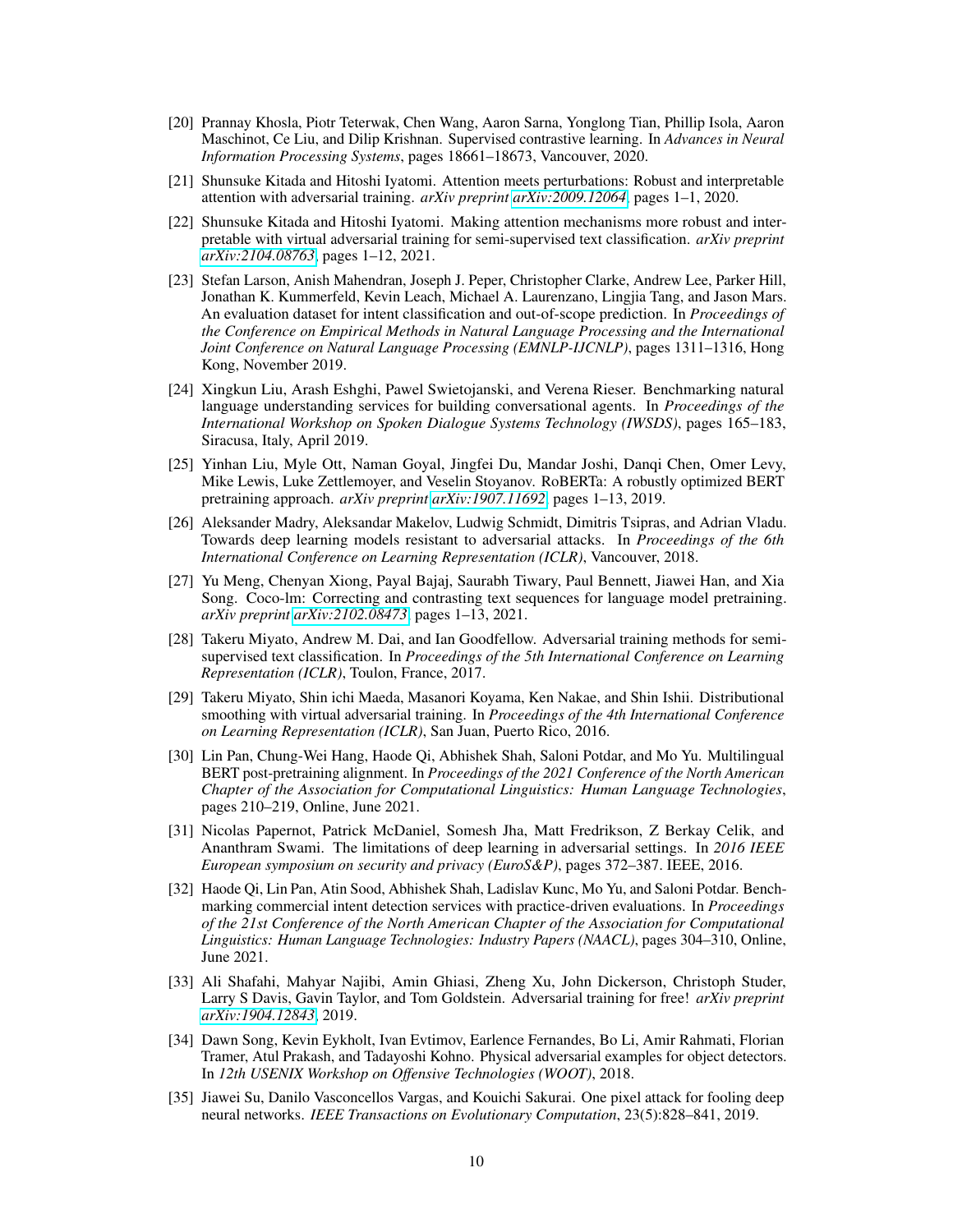- <span id="page-10-11"></span>[36] Chi Sun, Xipeng Qiu, Yige Xu, and Xuanjing Huang. How to fine-tune bert for text classification? *arXiv preprint [arXiv:1905.05583](http://arxiv.org/abs/1905.05583)*, pages 1–10, 2020.
- <span id="page-10-0"></span>[37] Christian Szegedy, Wojciech Zaremba, Ilya Sutskever, Joan Bruna, Dumitru Erhan, Ian Goodfellow, and Rob Fergus. Intriguing properties of neural networks. In *Proceedings of the 2nd International Conference on Learning Representation (ICLR)*, Banff, AB, Canada, 2014.
- <span id="page-10-2"></span>[38] Aaron van den Oord, Yazhe Li, and Oriol Vinyals. Representation learning with contrastive predictive coding. *arXiv preprint [arXiv:1807.03748](http://arxiv.org/abs/1807.03748)*, pages 1–13, 2019.
- <span id="page-10-1"></span>[39] Ashish Vaswani, Noam Shazeer, Niki Parmar, Jakob Uszkoreit, Llion Jones, Aidan N. Gomez, Łukasz Kaiser, and Illia Polosukhin. Attention is all you need. In *Advances in Neural Information Processing Systems (NIPS)*, pages 5998–6008, Long Beach, CA, December 2017.
- <span id="page-10-3"></span>[40] Alex Wang, Amanpreet Singh, Julian Michael, Felix Hill, Omer Levy, and Samuel R. Bowman. GLUE: A multi-task benchmark and analysis platform for natural language understanding. In *Proceedings of the 7th International Conference on Learning Representation (ICLR)*, New Orleans, 2019.
- <span id="page-10-10"></span>[41] Xiangpeng Wei, Yue Hu, Rongxiang Weng, Luxi Xing, Heng Yu, and Weihua Luo. On learning universal representations across languages. *arXiv preprint [arXiv:2007.15960](http://arxiv.org/abs/2007.15960)*, pages 1–13, 2020.
- <span id="page-10-9"></span>[42] Adina Williams, Nikita Nangia, and Samuel Bowman. A broad-coverage challenge corpus for sentence understanding through inference. In *Proceedings of the 19th Annual Conference of the North American Chapter of the Association for Computational Linguistics: Human Language Technologies (HLT-NAACL)*, pages 1112–1122, New Orleans, June 2018. The Association for Computational Linguistics.
- <span id="page-10-6"></span>[43] Yi Wu, David Bamman, and Stuart Russell. Adversarial training for relation extraction. In *Proceedings of the Conference on Empirical Methods in Natural Language Processing (EMNLP)*, pages 1778–1783, Copenhagen, September 2017.
- <span id="page-10-8"></span>[44] Zhuofeng Wu, Sinong Wang, Jiatao Gu, Madian Khabsa, Fei Sun, and Hao Ma. CLEAR: Contrastive learning for sentence representation. *arXiv preprint [arXiv:2012.15466](http://arxiv.org/abs/2012.15466)*, pages 1–10, 2020.
- <span id="page-10-4"></span>[45] Cihang Xie, Jianyu Wang, Zhishuai Zhang, Yuyin Zhou, Lingxi Xie, and Alan Yuille. Adversarial examples for semantic segmentation and object detection. In *Proceedings of the IEEE International Conference on Computer Vision*, pages 1369–1378, 2017.
- <span id="page-10-5"></span>[46] Xiaoyong Yuan, Pan He, Qile Zhu, and Xiaolin Li. Adversarial examples: Attacks and defenses for deep learning. *IEEE transactions on neural networks and learning systems*, 30(9):2805– 2824, 2019.
- <span id="page-10-7"></span>[47] Chen Zhu, Yu Cheng, Zhe Gan, Siqi Sun, Tom Goldstein, and Jingjing Liu. FreeLB: Enhanced adversarial training for natural language understanding. In *Proceedings of the 8th International Conference on Learning Representation (ICLR)*, Addis Ababa, Ethiopia, 2020.